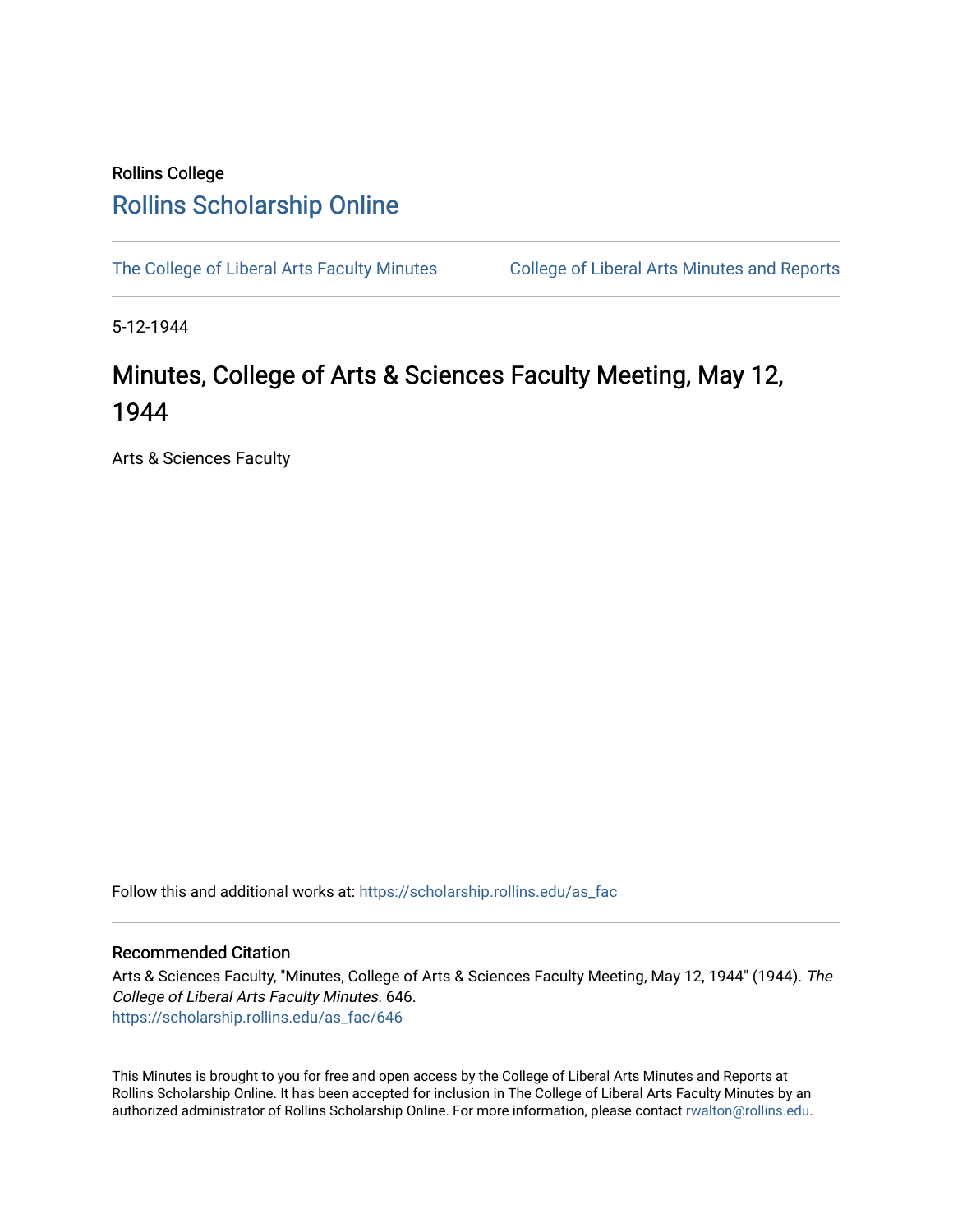The ninth meeting of the Rollins College faculty for the year 1943-44 was called to order by President Holt at 4:20 p.m. Friday, May 12, in Dyer Memorial.

The following members were present: President Holt, Mrs. Acree, Professor Allen, Professor H. Bailey, Dr. Brown, Miss Cameron, Professor Carter, Professor Charmbury, Dr. Clarke, Dean Cleveland, Professor Dean, Dean Edmonds, Dean Enyart, Dr. Fite, Dr. Fort, Dr. France, Professor Granberry, Mr. Griffin, Dr. Grover, Professor Hanna, Dr. Hasbrouck, Dr. Honaas, Mr. Ibbotson, Professor Jones, Dr. Knipp, Professor Lamb, Miss MacLennan, Dr. Melcher, Professor Moore, Dr. Mortimer, Professor Ortmayer, Professor Packham, Professor Ritch, Professor Robie, Professor Baute', Professor Shor, Professor Siewert, Professor Smith, Dr. Snyder, Dean Stone, Miss Stueve, Miss Treat, Dr. Vestal, Professor Wattles, Dr. Young.

Miss Packham announced that the faculty will give the seniors a picnic supper on the shore of Lake Virginia on June 3.

Miss Treat asked the faculty to turn in reports on their advisees as soon as possible. She also spoke of the necessity of students making preliminary regis• tration for next year.

Dean Stone reported that the faculty committee on Student Admissions, Financial Aid and Academic Standing had made a regulation that students should carry not more than twelvo full courses and six hours of seminars in a twelve-month period. This regulation was mado to protect the health of tho students and he asked the approval and cooperation of the faculty in carrying it out.

Doan Stone announced that the senior classes would end Wednesday, May 31, and that undergraduate classes would run through June 3. He stressed the importance of continuing all classes to the end of the term

Dean Cleveland spoke of the necessity of allowing some students to leave early on account of transportation difficulties and asked that the faculty should report to her if any student, asking to leave early, is behind in class work.

Miss Stueve reported that applications for admission are about throe and one-half times as large as last year and that she has received six acceptances on the honor scholarships.

Mr. Brown reported on the seventeen-year-old program and tho rehabilitation plans. President Holt said that our chances for obtaining a training unit have been greatly increased by the efforts and experience of Mr. Brown but are largely due to the splendid record the faculty made in teaching the STAR Unit.

Dean Edmonds made an announcement in regard to the Consecration Service which will be held when the invasion starts.

Dr. Clarke suggested that faculty members send in lists of books suitable for summer reading, which can be distributed to students and faculty.

President Holt suggested that tho names of Rollins men who have been killed in action should be read in Chapel.

9th **236** 

 $May 12,1944$